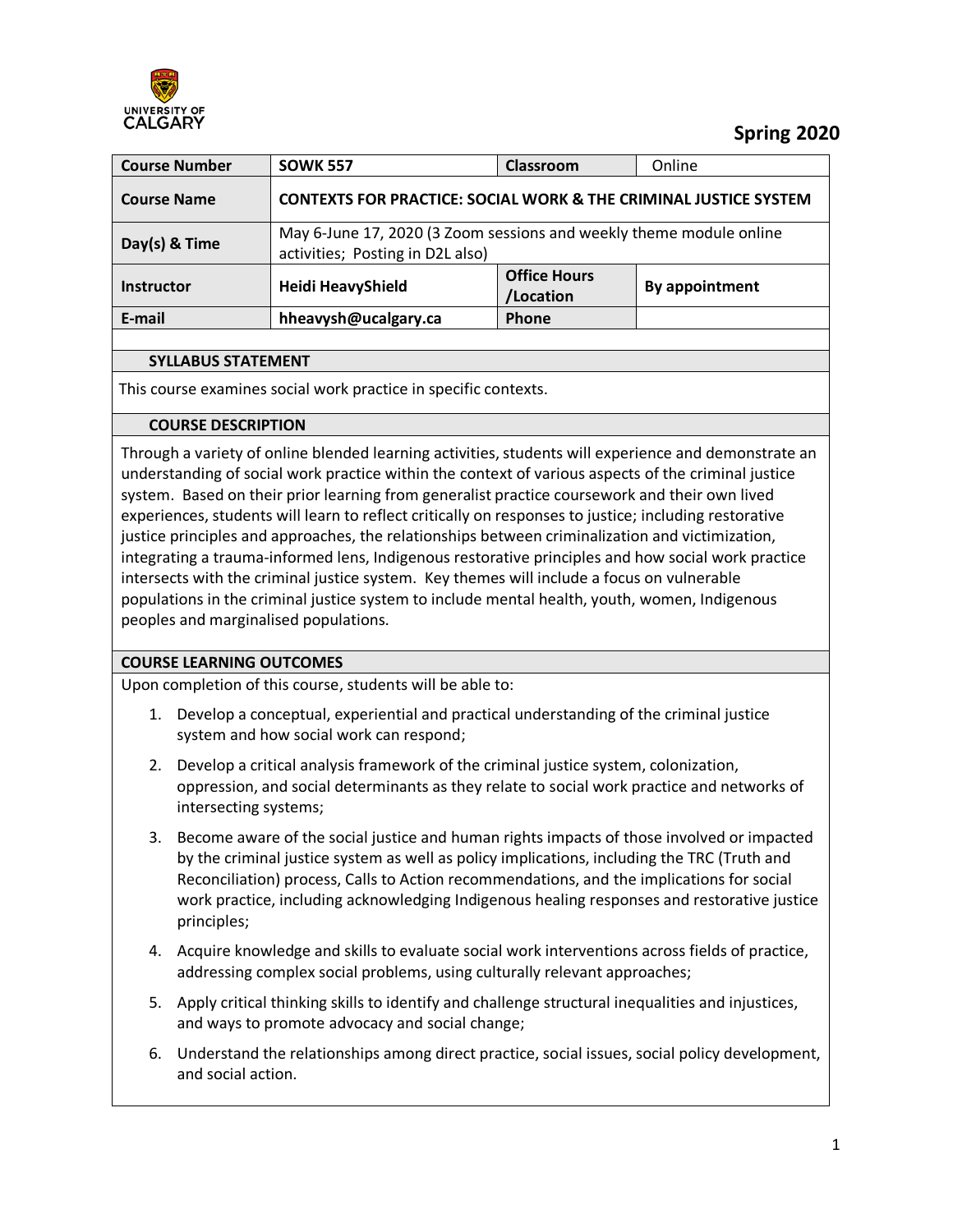### **LEARNING RESOURCES**

### **REQUIRED TEXTBOOKS AND/OR READINGS**

The required text for SOWK 557 is:

Zehr, H., Amstutz, L. S., MacRae, A. , & Pranis, K. (2015) *The big book of restorative justice: Four classic justice & peacebuilding books in one volume.* New York, NY: Good Books.

Further assigned reading material and resources will be made available on the course D2L site. It is also expected that students will use their existing resources and access to the University of Calgary Library online resources and data bases to support their learnings and coursework.

### **LEARNING TECHNOLOGIES AND REQUIREMENTS**

- A D2L site is set up for this course, which contains required reading and other relevant class resources and materials. Course Site Address[: http://d2l.ucalgary.ca](http://d2l.ucalgary.ca/)
- A laptop, desktop or mobile device with Internet access and speaker/sound is required for D2L access.
- ZOOM web conferencing as scheduled and indicated by the instructor. A device with speaker and microphone is required for Zoom access.

### **RELATIONSHIP TO OTHER COURSES**

This course will provide students with frameworks for critically exploring and understanding social work practice within specialised contexts.

### **CLASS SCHEDULE**

This course is offered fully online for the Spring semester.

#### **Please note important dates for Spring 2020:**

- First day of classes: Wednesday, May 6, 2020
- Monday, May 18, 2020 Victoria Day stat holiday, no classes
- Last day of classes for spring courses: Wednesday, June 17, 2020

| Date                  | <b>Topic/Theme</b>          | <b>Readings/Assignments Due</b>   |
|-----------------------|-----------------------------|-----------------------------------|
| Wed. May 6            | Introductions, course       | ZOOM SESSION @09:30-11:30AM       |
|                       | overview, and assignments.  | Link will be posted in D2L        |
|                       | <b>ZOOM SESSION TODAY</b>   |                                   |
| May 6 - 12: Module 1  | Justice, Social Justice,    | Text Readings: The little book of |
|                       |                             | Restorative Justice (p.7-29)      |
|                       | Criminal Justice and Social |                                   |
|                       | Work                        |                                   |
|                       |                             |                                   |
| May 13 - 19: Module 2 | Criminalisation of social   | Text Readings: Restorative        |
|                       | problems                    | Principles. $(p.30-100)$          |
|                       | Criminalisation of Trauma   |                                   |
|                       |                             | Additional readings in D2L        |
|                       | Diversity, Oppression and   |                                   |
|                       | Social Determinants         |                                   |
|                       |                             |                                   |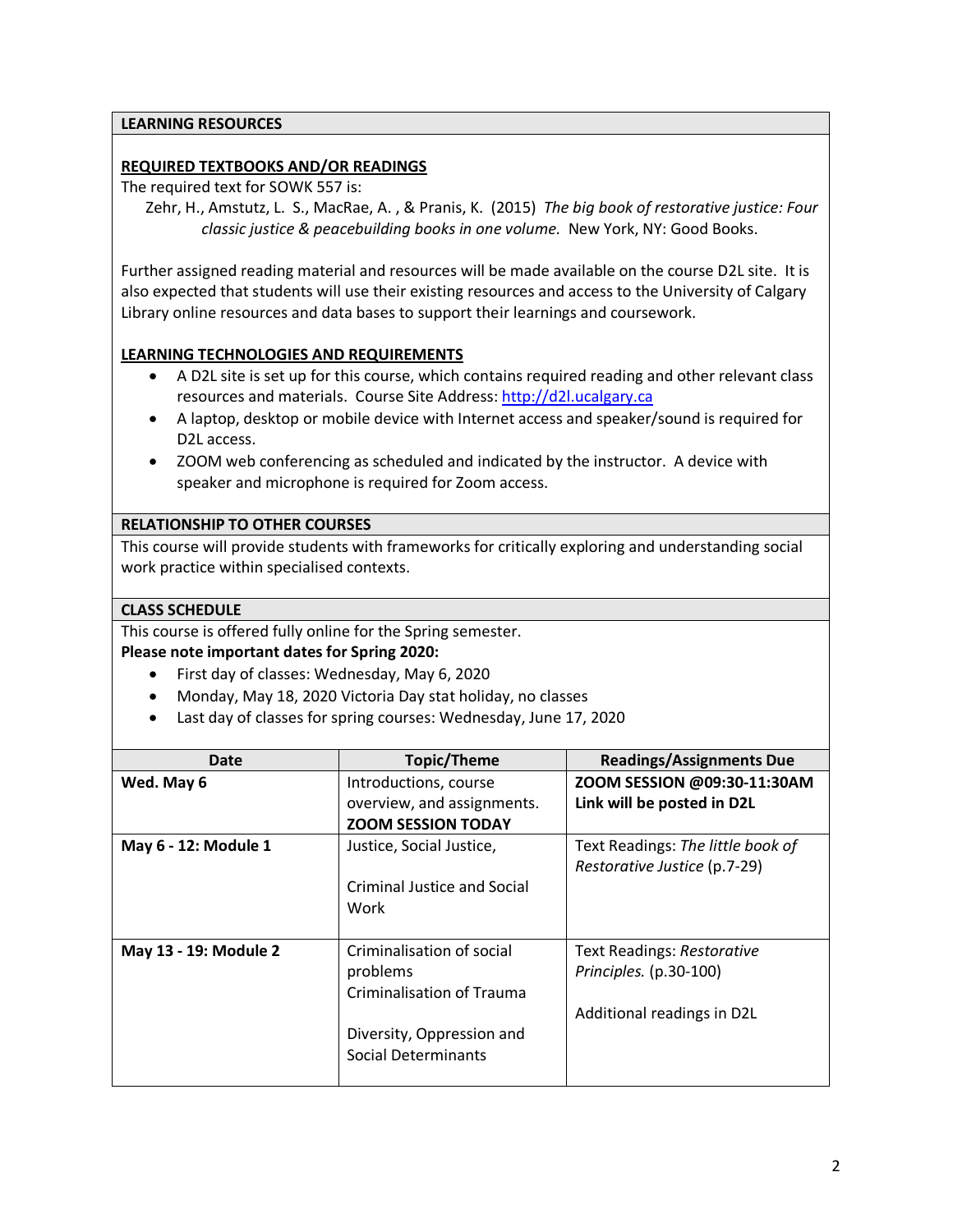| May 20 - 26: Module 3     | <b>Restorative Justice Principles</b> | Text Readings: The little book of |
|---------------------------|---------------------------------------|-----------------------------------|
|                           | and Practices                         | Circle Processes (p.281-355)      |
|                           |                                       |                                   |
|                           | Restorative Circles processes         |                                   |
| Wed. May 20               | <b>ZOOM SESSION TODAY</b>             | ZOOM SESSION @09:30-11:30AM       |
|                           |                                       | Link will be posted in D2L        |
| May 27 - June 2: Module 4 | Families, Child Welfare and           | Text Readings: The little book of |
|                           | foster care systems, and              | <b>Family Group Conferencing</b>  |
|                           | youth criminal justice                | $(p. 202 - 280)$                  |
| June 3 - 9: Module 5      | Incarceration and prison              | Text Readings: The little book of |
|                           | systems                               | Victim Offender Conferencing      |
|                           |                                       | $(p.109-195)$                     |
|                           | Criminalisation &                     |                                   |
|                           | Victimisation                         |                                   |
| Wed. June 10              | <b>ZOOM SESSION TODAY</b>             | ZOOM SESSION @2:00-4:00PM         |
|                           |                                       | Link will be posted in D2L        |
| June 10 - 17: Module 6    | <b>Justice and Healing</b>            | Additional readings in D2L        |
|                           |                                       |                                   |
|                           | Restorative social work               |                                   |
|                           | responses                             |                                   |
|                           |                                       |                                   |
|                           | Course summary                        |                                   |
|                           |                                       |                                   |

**ADDITIONAL CLASSROOM CONDUCT AND RELATED INFORMATION**

# **ATTENDANCE**

Students are expected to attend Zoom sessions and be actively engaged in class and online module activities and discussion forums.

# **GUIDELINES FOR SUBMITTING ASSIGNMENTS**

Please submit all assignments electronically through their respective Dropbox in D2L. Assignments may be submitted in Word or PDF format. Assignments should have a file name as follows: "Fullname and Assignment number" (e.g., Jane Smith, Assignment 2). Assignments are due before midnight on their due date. Please note that it is the student's responsibility to keep a copy of each submitted assignment and to ensure that the proper version is submitted.

# **USE OF INTERNET AND ELECTRONIC COMMUNICATION DEVICES IN CLASS**

The use of laptop and mobile devices is acceptable when used in a manner appropriate to the course and classroom activities. Students are to refrain from accessing websites that may be distracting for other learners (e.g., personal e-mails, social media, YouTube etc) during class time.

The use of laptop and mobile devices is acceptable when used in a manner appropriate to the course and classroom activities. Students are to refrain from accessing websites that may be distracting for other learners (e.g., personal emails, Facebook, YouTube) during class time.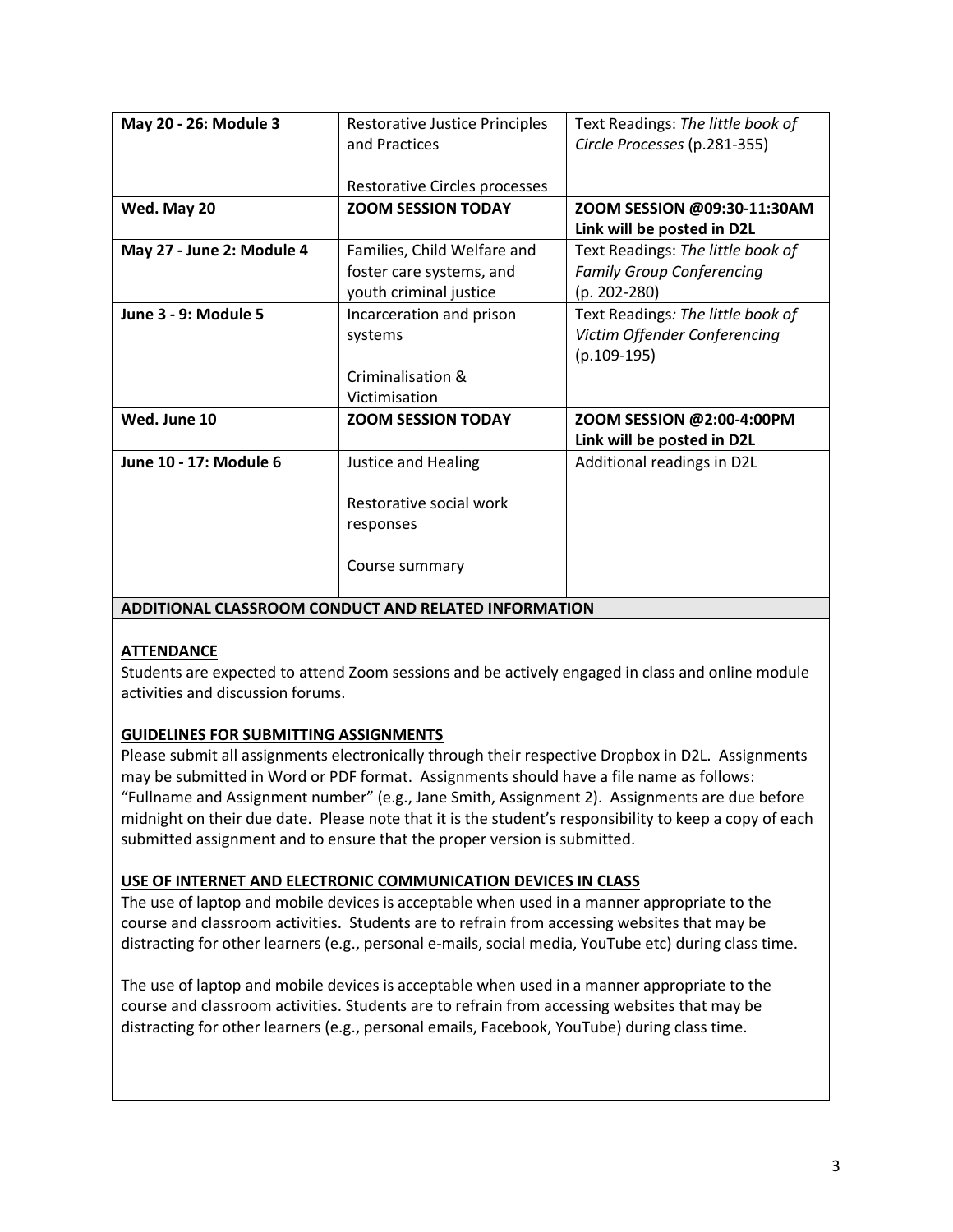# **Media recording for assessment of student learning**

The instructor may use media recordings as part of the assessment of students. This may include but is not limited to classroom discussions, presentations, clinical practice, or skills testing that occur during the course. These recordings will be used for student assessment purposes only and will not be shared or used for any other purpose.

### **Zoom recordings of online classes**

The instructor may record online Zoom class sessions for the purposes of supporting student learning in this class – such as making the recording available for review of the session or for students who miss a session. Students will be advised before the instructor initiates a recording of a Zoom session. These recordings will be used to support student learning only and will not be shared or used for any other purpose.

| <b>ASSESSMENT COMPONENTS</b> |                                     |                 |            |                       |  |
|------------------------------|-------------------------------------|-----------------|------------|-----------------------|--|
| <b>Assessment</b>            | <b>Assessment Description &amp;</b> | <b>Due Date</b> | Weight     | <b>Aligned Course</b> |  |
| <b>Method</b>                | <b>Criteria</b>                     |                 |            | <b>Learning</b>       |  |
|                              | See below in Additional             |                 |            | <b>Outcome</b>        |  |
|                              | <b>Assessment and Evaluation</b>    |                 |            |                       |  |
|                              | <b>Information for Assignment</b>   |                 |            |                       |  |
|                              | details                             |                 |            |                       |  |
| <b>Resource</b>              | In preparation for the first        | Due May 6       | Not graded | 1,2,3,4,5,6           |  |
| posting                      | day of class Zoom Session           |                 |            |                       |  |
|                              | Post a resource on the D2L          |                 |            |                       |  |
|                              | discussion forum of an area         |                 |            |                       |  |
|                              | involving the criminal justice      |                 |            |                       |  |
|                              | system: This can be an article,     |                 |            |                       |  |
|                              | video clip, book,                   |                 |            |                       |  |
|                              | documentary, report, social         |                 |            |                       |  |
|                              | movement, social justice            |                 |            |                       |  |
|                              | issue, etc. Student should be       |                 |            |                       |  |
|                              | prepared to share a brief oral      |                 |            |                       |  |
|                              | summary of their resource in        |                 |            |                       |  |
|                              | class zoom session.                 |                 |            |                       |  |
|                              |                                     |                 |            |                       |  |
|                              | Instructions will be posted in      |                 |            |                       |  |
|                              | D2L to prompt this                  |                 |            |                       |  |
|                              | introduction activity.              |                 |            |                       |  |
| <b>Assignment 1:</b>         | The intent of this assignment       | Due May 12      | 25%        | 1,2,3,4,5,6           |  |
| <b>Individual</b>            | is to encourage the                 | submitted via   |            |                       |  |
| <b>Critical</b>              | development of skills in            | dropbox on D2L  |            |                       |  |
| <b>Reflection</b>            | critical thinking, reasoning        |                 |            |                       |  |
| Paper                        | and reflective practice,            |                 |            |                       |  |
|                              | including critical analysis of      |                 |            |                       |  |
|                              | assumptions, consistent with        |                 |            |                       |  |
|                              | the values of social work           |                 |            |                       |  |
|                              | profession.                         |                 |            |                       |  |
|                              |                                     |                 |            |                       |  |
|                              |                                     |                 |            |                       |  |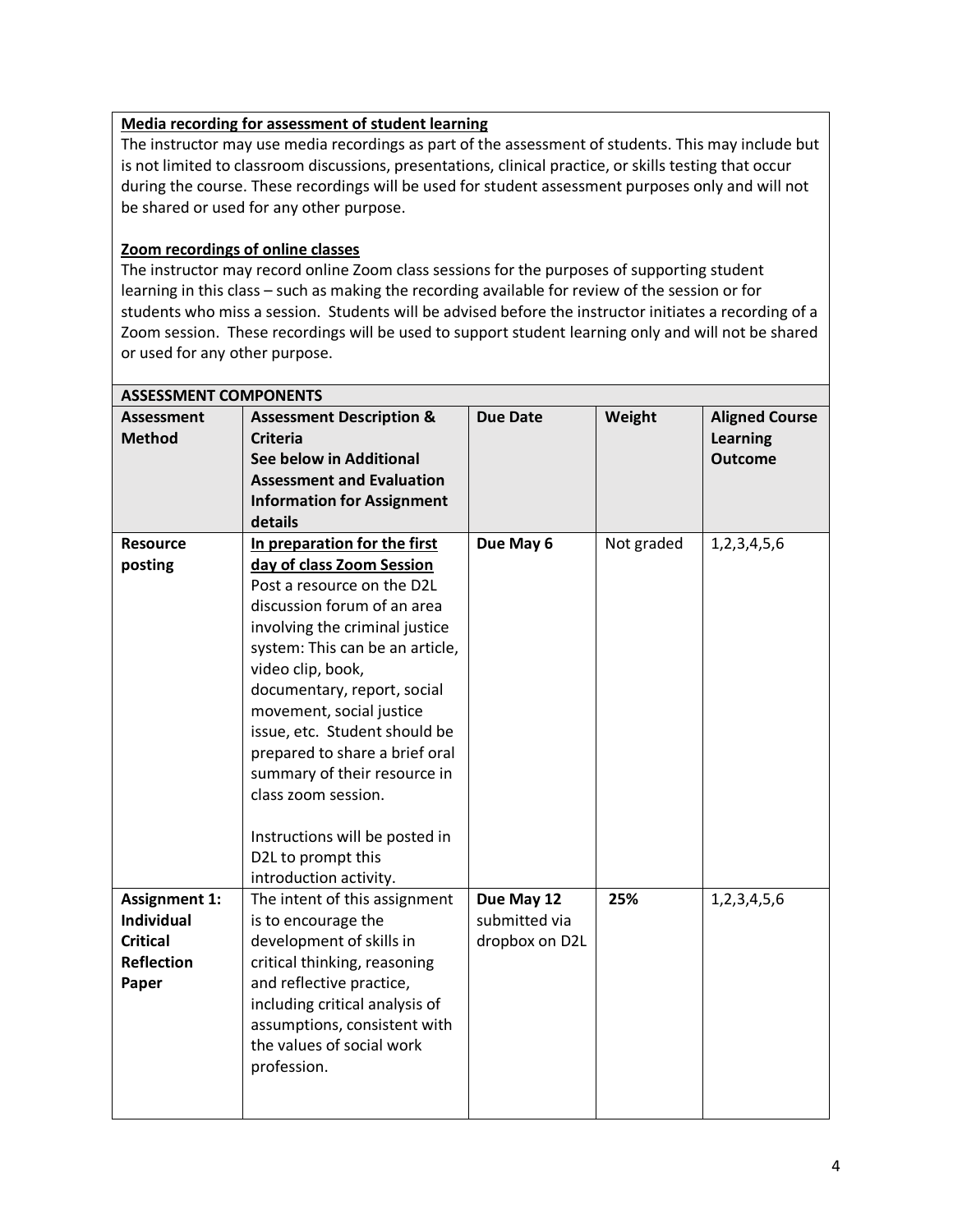| <b>Assignment 1:</b> | In 4-5 pages max. (1000-1250   |                |              |             |
|----------------------|--------------------------------|----------------|--------------|-------------|
| (cont'd.)            | words, not including           |                |              |             |
|                      | references), individually      |                |              |             |
|                      | critically reflect and explore |                |              |             |
|                      | your understanding of          |                |              |             |
|                      | Justice. Examining your        |                |              |             |
|                      | personal experience(s) of      |                |              |             |
|                      | privilege, oppression, and/or  |                |              |             |
|                      | colonization into your         |                |              |             |
|                      | discussion.                    |                |              |             |
|                      |                                |                |              |             |
|                      | Reflecting on an ecological    |                |              |             |
|                      | (person in environment)        |                |              |             |
|                      | approach, how do you view      |                |              |             |
|                      | systems (micro to macro        |                |              |             |
|                      | level) responding to           |                |              |             |
|                      | individuals and populations    |                |              |             |
|                      | who are impacted by the        |                |              |             |
|                      | criminal justice system? What  |                |              |             |
|                      | are your views, attitudes,     |                |              |             |
|                      | beliefs, understanding, and    |                |              |             |
|                      | biases of criminal justice?    |                |              |             |
|                      |                                |                |              |             |
|                      | Finally, what are the          |                |              |             |
|                      | implications of the above, to  |                |              |             |
|                      | your own personal social       |                |              |             |
|                      | work practice?                 |                |              |             |
|                      | This can be written in 1st     |                |              |             |
|                      | person as a personal           |                |              |             |
|                      | reflection.                    |                |              |             |
| <b>Assignment 2:</b> | An orientation to the weekly   | 6 Weekly       | 30%          | 1,2,3,4,5,6 |
| <b>Online Module</b> | module activities will be      | <b>Modules</b> | 6 module     |             |
| <b>Activities</b>    | covered in the course          | contain online | activities-  |             |
|                      | introduction Zoom session.     | activities.    | (5% each     |             |
|                      |                                |                | module)      |             |
|                      | 6 weekly Module activities     |                | Instructions |             |
|                      | will be posted in D2L with the |                | and          |             |
|                      | expectation that students      |                | guidelines   |             |
|                      | actively participate and       |                | will be      |             |
|                      | complete. Each module          |                | posted       |             |
|                      | activity is to be completed    |                | weekly in    |             |
|                      | within the corresponding       |                | D2L for each |             |
|                      | week over the course of the    |                | Module       |             |
|                      | semester, as indicated in the  |                |              |             |
|                      | schedule.                      |                |              |             |
|                      |                                |                |              |             |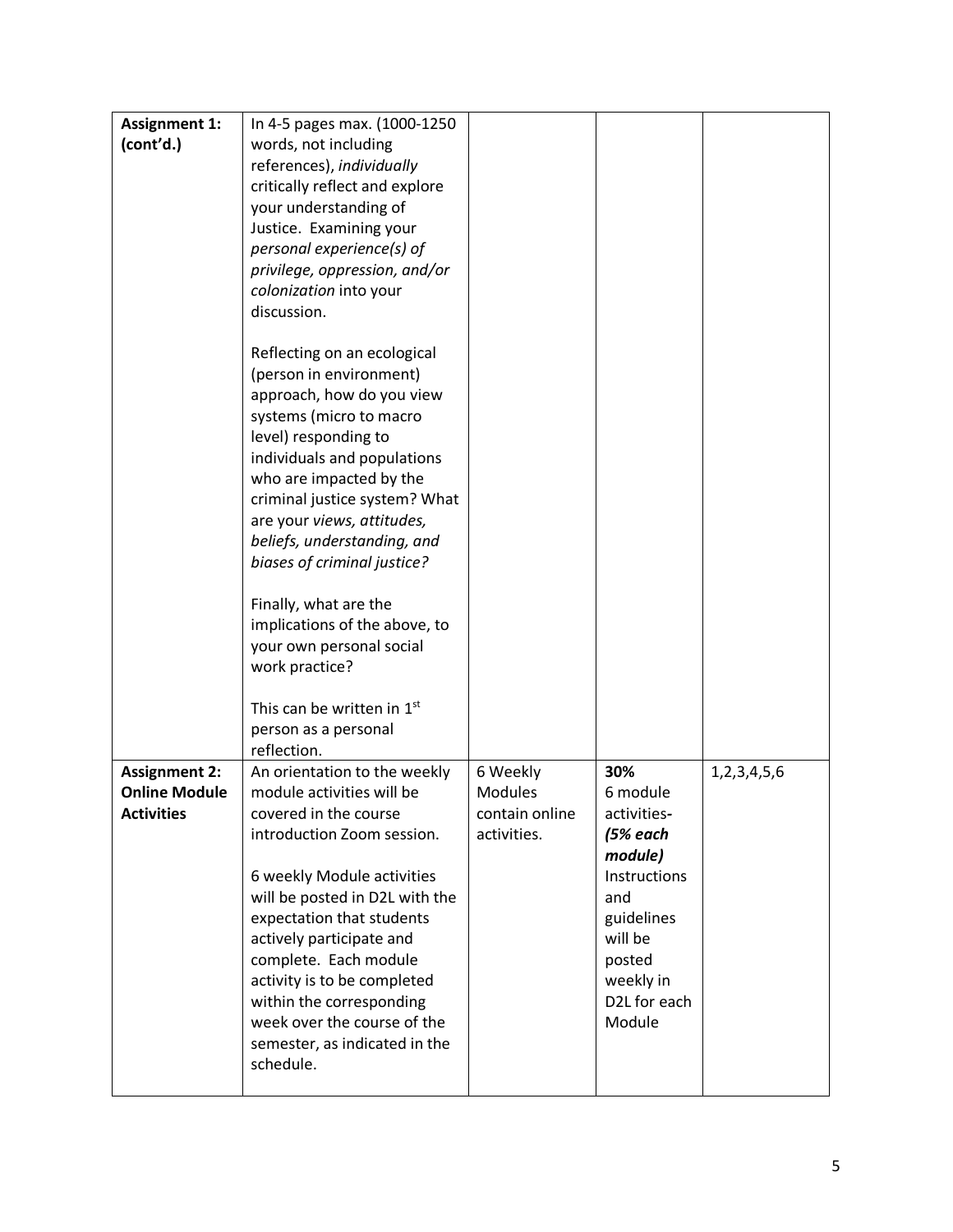| <b>Assignment 3:</b>   | The intent of this project is to                          | Due June 26     | 40% | 1,2,3,4,5,6 |
|------------------------|-----------------------------------------------------------|-----------------|-----|-------------|
| <b>Restorative</b>     | encourage meaningful                                      | Submitted via   |     |             |
| <b>Justice Inquiry</b> | collaboration, research and                               | Dropbox on      |     |             |
| & Research             | self-directed learning and                                | D <sub>2L</sub> |     |             |
| Project                | inquiry based approach. This                              |                 |     |             |
|                        | project provides a conjoint                               |                 |     |             |
|                        | theoretical, contextual and                               |                 |     |             |
|                        | experiential learning process                             |                 |     |             |
|                        | through the development of                                |                 |     |             |
|                        | restorative circle processes.                             |                 |     |             |
|                        |                                                           |                 |     |             |
|                        | Students will combine course                              |                 |     |             |
|                        | learnings, text readings and                              |                 |     |             |
|                        | outside resources to develop                              |                 |     |             |
|                        | a case scenario involving the                             |                 |     |             |
|                        | criminal justice system. This                             |                 |     |             |
|                        | project will provide an                                   |                 |     |             |
|                        | opportunity for students to                               |                 |     |             |
|                        | examine and explore the                                   |                 |     |             |
|                        | dynamics of restorative                                   |                 |     |             |
|                        | justice responses to problems                             |                 |     |             |
|                        | in criminal justice.                                      |                 |     |             |
|                        |                                                           |                 |     |             |
|                        | Based on readings from the                                |                 |     |             |
|                        | text and class content,                                   |                 |     |             |
|                        | students will develop a                                   |                 |     |             |
|                        | restorative justice response                              |                 |     |             |
|                        | in the form of a circle process                           |                 |     |             |
|                        | (e.g healing circle, talking                              |                 |     |             |
|                        | circle, mediation, family<br>group conference, sentencing |                 |     |             |
|                        | circle, victim-offender circle,                           |                 |     |             |
|                        | community reintegration,                                  |                 |     |             |
|                        | etc.).                                                    |                 |     |             |
|                        |                                                           |                 |     |             |
|                        | This project can be a                                     |                 |     |             |
|                        | powerpoint (25-30 slides), an                             |                 |     |             |
|                        | academic paper 8-10 pages or                              |                 |     |             |
|                        | website or similar format.                                |                 |     |             |
|                        |                                                           |                 |     |             |
|                        | Further details and resources                             |                 |     |             |
|                        | relating to this project will be                          |                 |     |             |
|                        | discussed in class and                                    |                 |     |             |
|                        | guidelines and criteria will be                           |                 |     |             |
|                        | posted in D2L                                             |                 |     |             |
|                        |                                                           |                 |     |             |
|                        |                                                           |                 |     |             |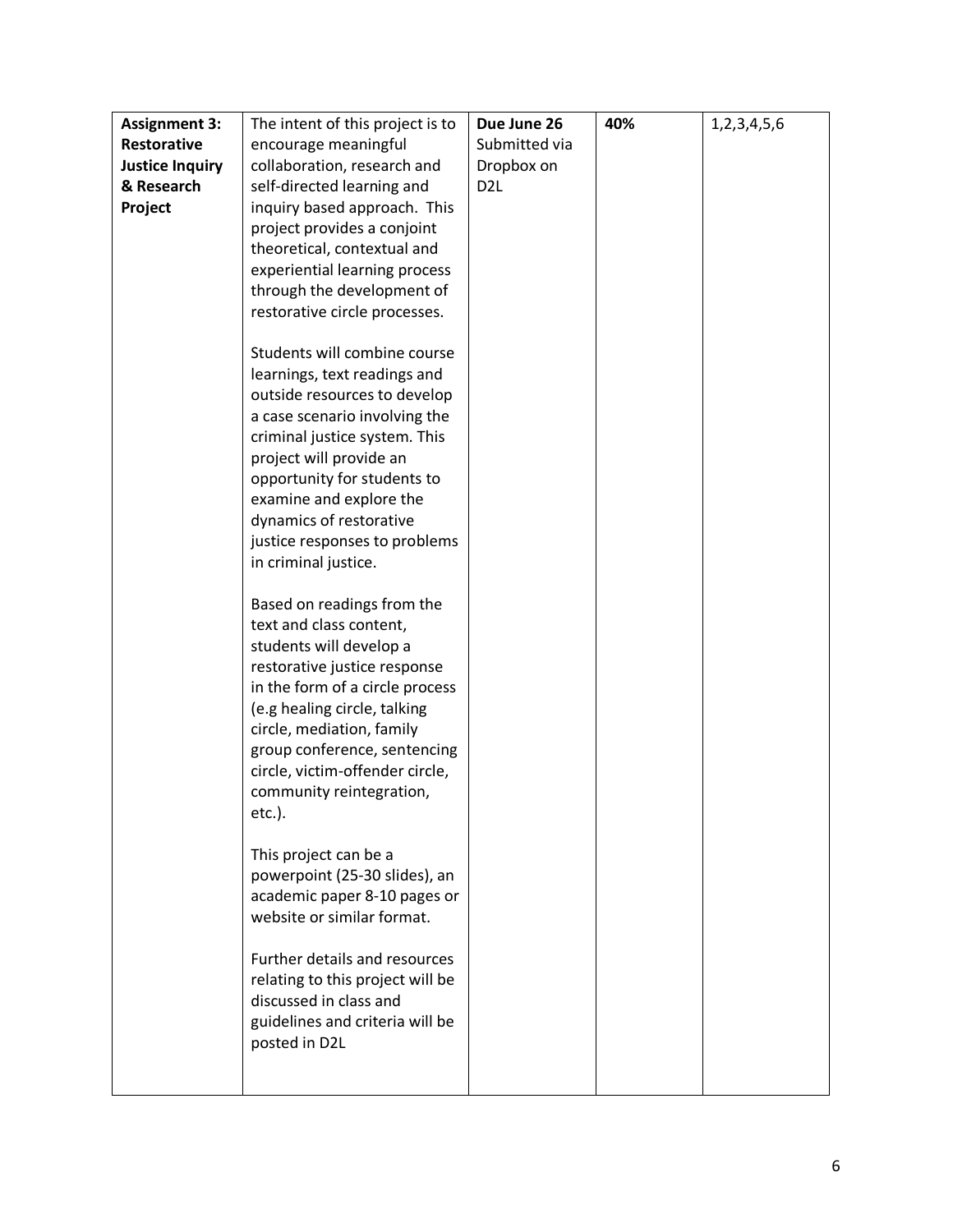| <b>Course</b><br>Participation                   | Active participation and<br>attendance in Zoom sessions | Zoom sessions<br>as indicated in<br>the course<br>schedule | 5% |  |
|--------------------------------------------------|---------------------------------------------------------|------------------------------------------------------------|----|--|
| ADDITIONAL ASSESSMENT AND EVALUATION INFORMATION |                                                         |                                                            |    |  |
|                                                  |                                                         |                                                            |    |  |

### **ATTENDANCE AND PARTICIPATION EXPECTATIONS**

Students are expected to attend online Zoom sessions, and participate and be actively engaged in class activities and discussions.

# **GUIDELINES FOR SUBMITTING ASSIGNMENTS**

Faculty members in the Southern Alberta Region expect and insist that assignments:

- Be typed (or in legible handwriting);
- Be free of grammatical, spelling and typing errors;
- Incorporate correct usage of referencing set forth by the current edition of the American Psychological Association (APA 6<sup>th</sup> ed).

### **LATE ASSIGNMENTS**

- All assignments are to be handed in on or before the date and time as specified in the course outline.
- Grades are deducted for late submission (one grade level per day will be deducted e.g. B to B-) unless otherwise specified in the course outline and without an extension being granted by the instructor.
- It is the student's responsibility to request an extension from the instructor should you require more time, and offer an alternate date and time for the instructor's consideration.

# **EXPECTATIONS FOR WRITING**

All assignments will be assessed partly on writing skills. Writing skills include not only surface correctness (grammar, punctuation, sentence structure, etc.) but also general clarity and organization. Sources used in research papers must be properly documented and referenced in APA format. If you need writing support, please connect with the Student Success Centre, at: <https://www.ucalgary.ca/student-services/student-success/writing-support>

# **ACADEMIC MISCONDUCT**

It is expected that all work submitted in assignments is the student's own work, written expressly by the student for this particular course. Students are reminded that academic misconduct, including plagiarism, has serious consequences, as set out in the University Calendar: <http://www.ucalgary.ca/pubs/calendar/current/k.html>

# **GUIDELINES FOR ZOOM SESSIONS IN ONLINE CLASSES**

Students are expected to participate actively in all Zoom sessions. If you are unable to attend a Zoom session, please contact your instructor to arrange an alternative activity for the missed session (e.g., to review a recorded session). Please be prepared, as best as you are able, to join class in a quiet space that will allow you to be fully present and engaged in Zoom sessions. Students will be advised by their instructor when they are expected, if they are able, to turn on their webcam (for group work, presentations, etc.). All students are expected to behave in a professional manner during the session.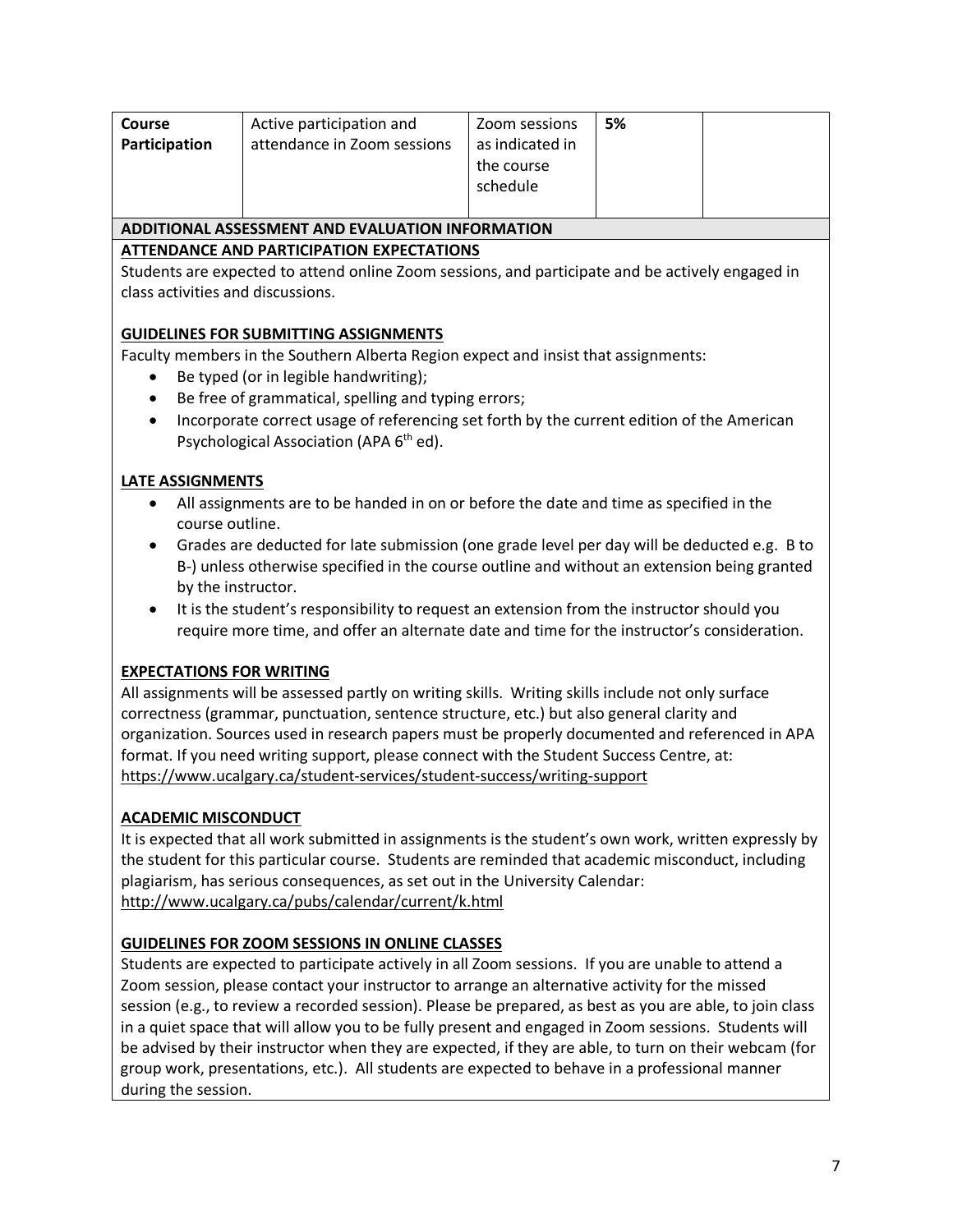#### **GRADING**

A student's final grade for the course is the sum of the separate assignments. It is not necessary to pass each assignment separately in order to pass the course.

The University of Calgary **Undergraduate Grading System** and Faculty of Social Work Percentage Conversion will be used.

| Grade        | Grade | <b>Description</b>                                                                              | Percentage |
|--------------|-------|-------------------------------------------------------------------------------------------------|------------|
|              | Point |                                                                                                 | Range      |
| $A+$         | 4.0   | Outstanding                                                                                     | $95 - 100$ |
| A            | 4.0   | Excellent – superior performance, showing<br>comprehensive understanding of subject matter      | $95 - 100$ |
| $A -$        | 3.7   |                                                                                                 | $90 - 94$  |
| $B+$         | 3.3   |                                                                                                 | $85 - 89$  |
| B            | 3.0   | Good - clearly above average performance with<br>knowledge of subject matter generally complete | $80 - 84$  |
| $B -$        | 2.7   |                                                                                                 | $75 - 79$  |
| $C+$         | 2.3   |                                                                                                 | $70 - 74$  |
| $\mathsf{C}$ | 2.0   | Satisfactory - basic understanding of subject matter                                            | $65 - 69$  |
| $C -$        | 1.7   |                                                                                                 | $60 - 64$  |
| $D+$         | 1.3   |                                                                                                 | $55 - 59$  |
| D            | 1.0   | Minimal Pass - marginal performance                                                             | $50 - 54$  |
| F            | 0.0   | Fail - unsatisfactory performance or failure to meet<br>course requirements                     | Below 50   |

#### **COURSE EVALUATION**

Student feedback will be sought at the end of the course through the standard University and Faculty of Social Work course evaluation forms. Students are welcome to discuss the process and content of the course at any time with the instructor.

#### **UNIVERSITY OF CALGARY POLICIES AND SUPPORTS**

#### **PROFESSIONAL CONDUCT**

As members of the University community, students and staff are expected to demonstrate conduct that is consistent with the University of Calgary Calendar <http://www.ucalgary.ca/pubs/calendar/current/k-2.html>

Students and staff are also expected to demonstrate professional behaviour in class that promotes and maintains a positive and productive learning environment. Consistent with the aims of the Social Work Program and the University of Calgary, all students and staff are expected to respect, appreciate, and encourage expression of diverse world views and perspectives; to offer their fellow community members unconditional respect and constructive feedback; and to contribute to building learning communities that promote individual and collective professional and personal growth. While critical thought and debate is valued in response to concepts and opinions shared in class, feedback must always be focused on the ideas or opinions shared and not on the person who has stated them.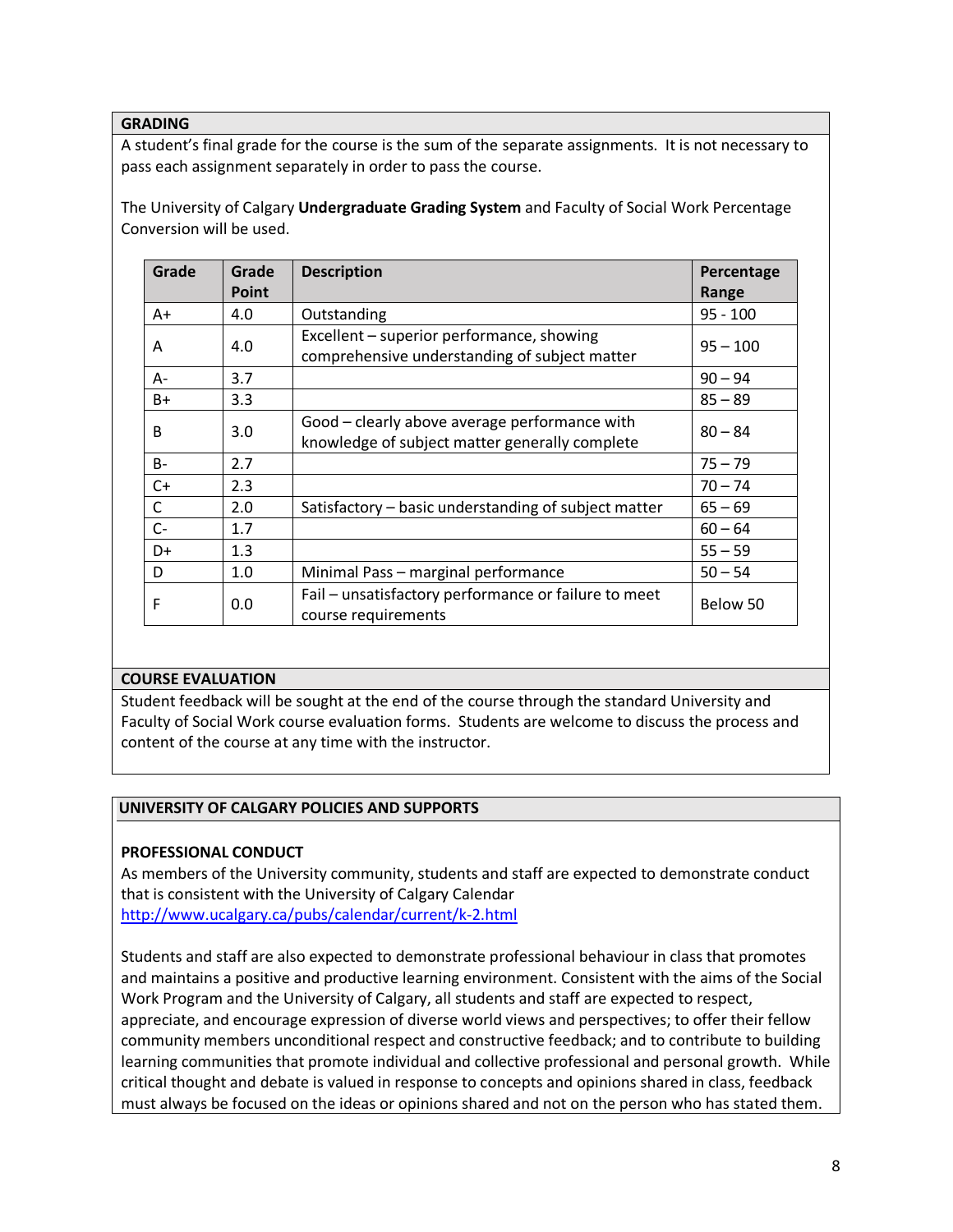Students and staff are expected to model behaviour in class that is consistent with our professional values and ethics, as outlined in the Canadian Association for Social Workers, Code of Ethics (2005) and the Alberta College of Social Work Standards of Practice (2019). Both can be found online at: <https://acsw.ab.ca/site/practice-resources?nav=sidebar>

### **ACADEMIC ACCOMMODATION**

It is the student's responsibility to request academic accommodations according to the University policies and procedures. Students seeking an accommodation based on disability or medical concerns should contact Student Accessibility Services (SAS). SAS will process the request and issue letters of accommodation to instructors. For additional information on support services and accommodations for students with disabilities, visi[t www.ucalgary.ca/access/](http://www.ucalgary.ca/access/) . Students who require an accommodation in relation to their coursework based on a protected ground other than disability should communicate this need in writing to their Instructor. The full policy on Student Accommodations is available at [http://www.ucalgary.ca/policies/files/policies/student](http://www.ucalgary.ca/policies/files/policies/student-accommodation-policy.pdf)[accommodation-policy.pdf](http://www.ucalgary.ca/policies/files/policies/student-accommodation-policy.pdf)

### **RESEARCH ETHICS**

"If a student is interested in undertaking an assignment that will involve collecting information from members of the public, they should speak with the course instructor and consult the CFREB Ethics Website [\(http://www.ucalgary.ca/research/researchers/ethics-compliance/cfreb\)](http://www.ucalgary.ca/research/researchers/ethics-compliance/cfreb) before beginning the assignment.

#### **ACADEMIC MISCONDUCT**

For information on academic misconduct and its consequences, please see the University of Calgary Calendar a[t http://www.ucalgary.ca/pubs/calendar/current/k.html](http://www.ucalgary.ca/pubs/calendar/current/k.html)

#### **INSTRUCTOR INTELLECTUAL PROPERTY**

Course materials created by professor(s) (including presentations and posted notes, labs, case studies, assignments and exams) remain the intellectual property of the professor(s). These materials may NOT be reproduced, redistributed or copied without the explicit consent of the professor. The posting of course materials to third party websites such as note-sharing sites without permission is prohibited. Sharing of extracts of these course materials with other students enrolled in the course at the same time may be allowed under fair dealing.

#### **COPYRIGHT LEGISLATION**

All students are required to read the University of Calgary policy on Acceptable Use of Material Protected by Copyright [\(www.ucalgary.ca/policies/files/policies/acceptable-use-of-material](http://www.ucalgary.ca/policies/files/policies/acceptable-use-of-material-protected-by-copyright.pdf)[protected-by-copyright.pdf\)](http://www.ucalgary.ca/policies/files/policies/acceptable-use-of-material-protected-by-copyright.pdf) and requirements of the copyright act [\(https://laws](https://laws-lois.justice.gc.ca/eng/acts/C-42/index.html)[lois.justice.gc.ca/eng/acts/C-42/index.html\)](https://laws-lois.justice.gc.ca/eng/acts/C-42/index.html) to ensure they are aware of the consequences of unauthorised sharing of course materials (including instructor notes, electronic versions of textbooks etc.). Students who use material protected by copyright in violation of this policy may be disciplined under the Non-Academic Misconduct Policy.

#### **FREEDOM OF INFORMATION AND PROTECTION OF PRIVACY**

Student information will be collected in accordance with typical (or usual) classroom practice. Students' assignments will be accessible only by the authorized course faculty. Private information